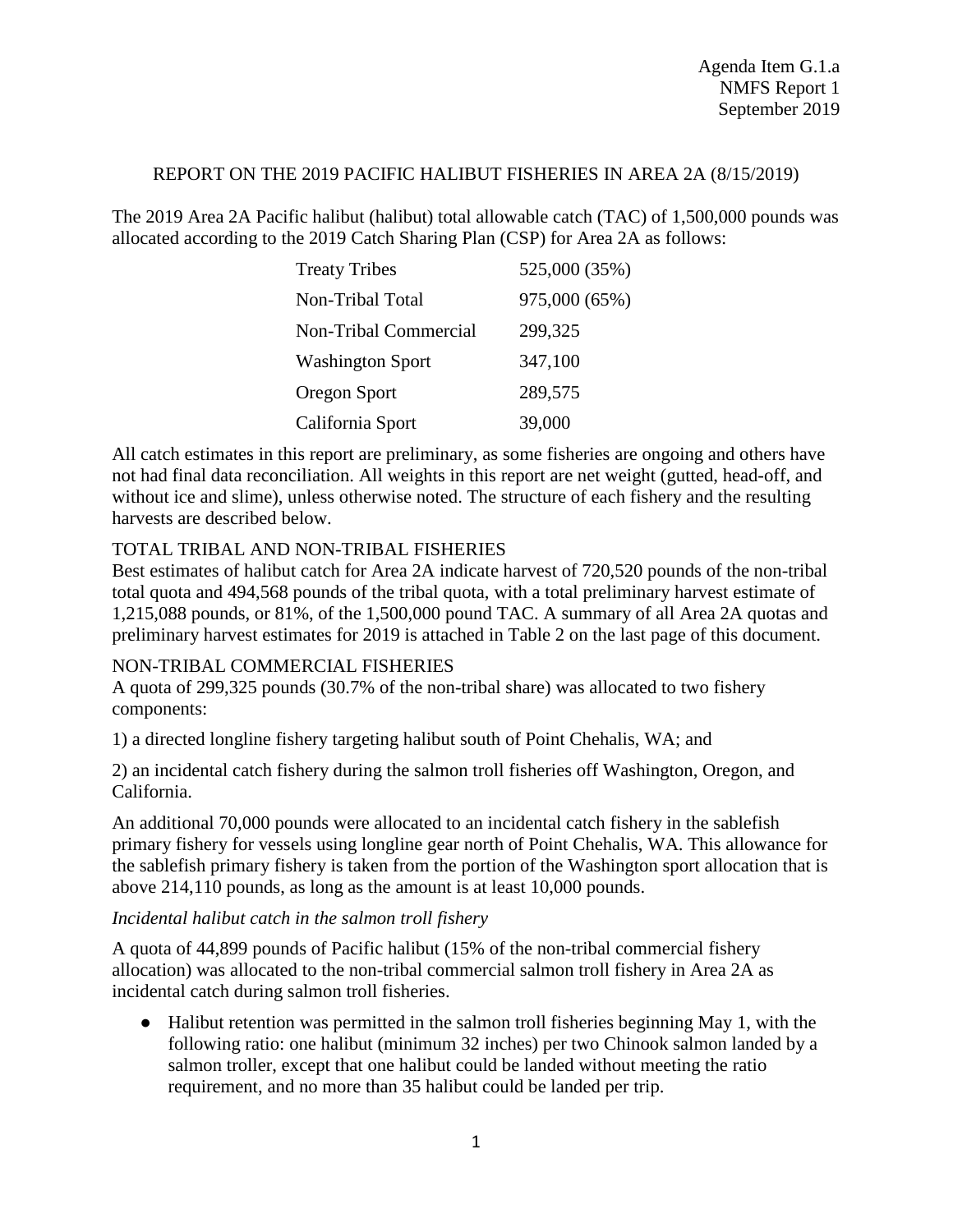- On July 1, the landing limit was revised to one Pacific halibut per two Chinook salmon, except one Pacific halibut may be possessed or landed without meeting the ratio requirement, and no more than 15 halibut may be possessed or landed per trip. The landing limit was lowered from 15 to four halibut per vessel per trip on July 19, and further reduced on July 27 from four to two halibut per vessel per trip.
- The fishery is estimated to have taken 41,879 pounds. This fishery is ongoing and catch is still accruing.

Fishing with salmon troll gear is prohibited within the Salmon Troll Yelloweye Rockfish Conservation Area (YRCA) off the northern Washington coast. Additionally, the "C-shaped" North Coast Recreational YRCA off Washington is designated as an area to be avoided (a voluntary closure) by salmon trollers.

### *Directed fishery targeting halibut*

A quota of 254,426 pounds (85% of the non-tribal commercial fishery allocation) was allocated to the directed longline fishery targeting halibut in southern Washington, Oregon, and California. The fishery was confined to the area south of Subarea 2A-1 (south of Point Chehalis, WA; 46°53.30' N. lat.). In addition, there are closed areas along the coast defined by depth contours. Between the U.S./Canada border and 40°10' N. lat. the western boundary of the closed area is defined by a line approximating the 100 fm depth contour. The eastern boundary of the closed area is defined as follows: Between the U.S./Canada border and 46°16' N. lat., the boundary is the shoreline. Between 46°16' N. lat. and 40°10' N. lat. the boundary is the 30 fm depth contour. One-day fishing periods of 10 hours in duration were scheduled every other week by the IPHC starting June 26. In 2019, the fishery was open for three fishing periods on June 26, July 10, and July 24. A 32 inch minimum size limit with the head on was in effect for all openings. Vessel landing limits per fishing period based on vessel length were imposed by IPHC during all openings as shown in Table 1. Vessels choosing to operate in this fishery could not land halibut as incidental catch in the salmon troll fishery, nor operate in the recreational fishery.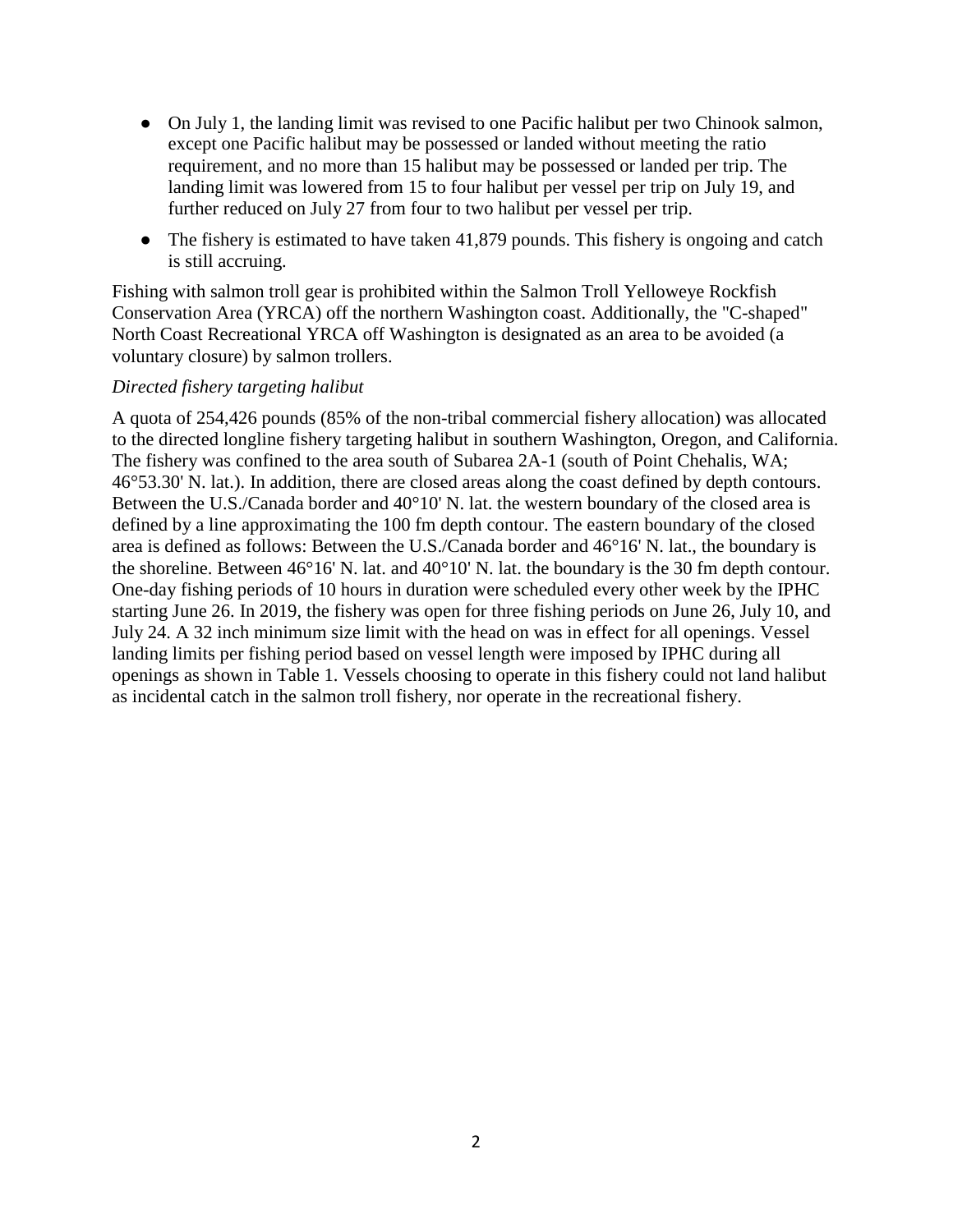| Vessel Class/Size (ft) |               | June 26 and July 10 | July 24 |
|------------------------|---------------|---------------------|---------|
| $0 - 25$               | A             | 4,525               | 2,300   |
| $26 - 30$              | B             | 4,525               | 2,300   |
| $31 - 35$              | $\mathcal{C}$ | 4,525               | 2,300   |
| $36-40$                | D             | 6,820               | 2,300   |
| 41-45                  | Е             | 6,820               | 2,300   |
| $46 - 50$              | F             | 9,090               | 2,300   |
| 51-55                  | G             | 9,090               | 2,300   |
| $56+$                  | $H_{\rm}$     | 10,225              | 2,300   |

*Table 1. 2019 fishing period limits (dressed weight, head-on with ice and slime, in pounds per vessel) by vessel size.* 

• The June 26, July 10 and 24 directed commercial open periods resulted in a catch of approximately 264,000 pounds. IPHC announced closure of the directed fishery on July 31, 2019. Final catch amounts will be available in 2020.

### *Incidental halibut catch in the sablefish primary longline fishery north of Point Chehalis, WA*

A quota of 70,000 pounds was allocated to the primary sablefish fishery in Area 2A as incidental catch north of Point Chehalis, WA. This incidental fishery is only available to vessels with a groundfish limited entry permit endorsed for longline gear with a sablefish tier limit and with an IPHC license. Beginning April 1, the incidental landing limit was 200 pounds (dressed weight) of halibut per 1,000 pounds (dressed weight) of sablefish and up to 2 additional halibut in excess of the landing limit ratio. Effective August 2, the landing limit was revised to 250 pounds dressed weight of halibut for every 1,000 lb dressed weight of sablefish landed and up to 2 additional halibut in excess of the 250 lb per 1,000 lb ratio per landing.

The fishery is confined to an area seaward of a boundary line approximating the 100-fm depth contour. Fishing is also prohibited in the North Coast Commercial YRCA, an area off the northern Washington coast. In addition, the "C-shaped" North Coast Recreational YRCA off Washington is designated as an area to be avoided (a voluntary closure) by commercial longline sablefish fishermen.

• Through August 9, this fishery is projected to have landed 26,805 pounds, with 43,195 pounds remaining. This fishery is ongoing and catch is still accruing. The fishery closes October 31.

#### SPORT FISHERIES (NON-TRIBAL)

675,675 pounds were allocated between sport fisheries in Washington (35.6% of non-tribal share, minus 70,000 pounds allocated to the incidental catch in the sablefish primary fishery), Oregon (29.7% of the non-tribal share), and California (4.0% of the non-tribal share). The allocations were further subdivided as quotas among six geographic subareas as described below. Unless otherwise noted the daily bag limit in all subareas was one halibut of any size, per person, per day.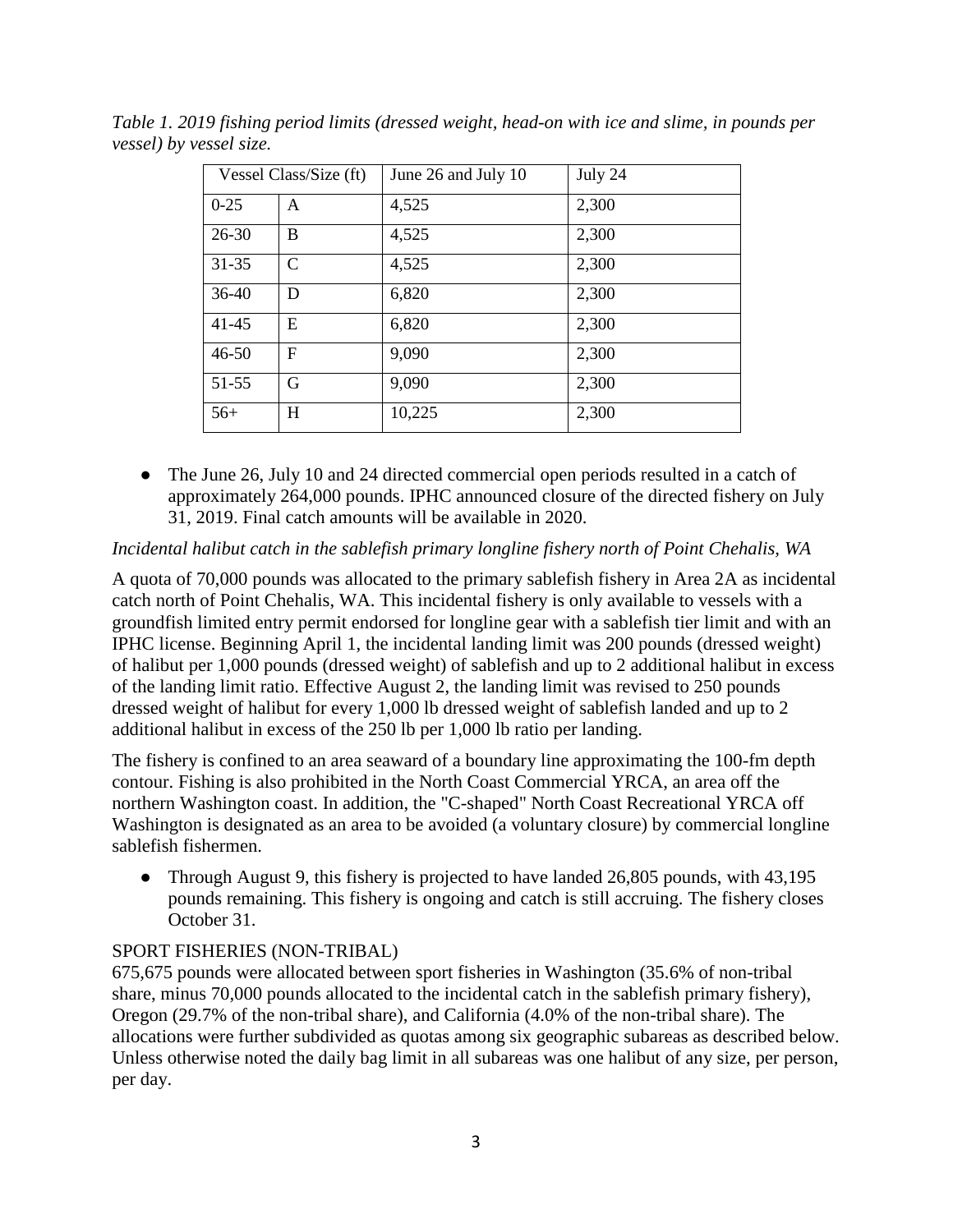## *Washington Inside Waters Subarea (Puget Sound and Strait of Juan de Fuca)*

This area was allocated 77,550 pounds (23.5% of the first 130,845 pounds allocated to the Washington sport fishery, and 32% of the Washington sport allocation between 130,845 and 224,110 pounds). The fishing season in Puget Sound was open 18 days: May 2, 4, 9, 11, 18, 24, 26, 30, and June 1, 6, 8, 13, 15, 20, 22, and 27-29. The fishery closed after June 29 due to budget constraints with WDFW's intensive port sampling program.

• The estimated total catch in this area is 38,082 pounds, which is 39,468 pounds under the quota.

### *Northern Washington Coastal Waters Subarea (landings in Neah Bay and La Push)*

The coastal area off Cape Flattery to Queets River was allocated 128,187 pounds (62.2% of the first 130,845 pounds allocated to the Washington sport fishery, and 32% of the Washington sport allocation between 130,945 and 224,110 pounds). The fishery was open for 15 days (May 2, 4, 9, 11, 18, 24, 26, June 6, 8, 15, 20, 22, and 27-29). The "C-shaped" North Coast Recreational YRCA, southwest of Cape Flattery, was closed to sport halibut fishing.

• The estimated total catch for this area is 141,607 pounds, which is 13,420 pounds over the quota.

### *Washington South Coast Subarea (landings in Westport)*

The area from the Queets River to Leadbetter Point was allocated 62,896 pounds (12.3% of the first 130,845 pounds allocated to the Washington sport fishery and 32% of the Washington sport allocation between 130,845 and 224,110 pounds). In 2019, this subarea operated with an alldepth fishery as the primary fishery, with plans to conduct a nearshore fishery if sufficient quota remained upon conclusion of the all-depth fishery. The nearshore fishery was not open in 2019, as the all-depth fishery attained the quota during May and June. The all-depth fishery was open nine days (May 2, 5, 9, 12, 24, June 6, 20, 28, and 29).

• The all-depth fishery estimated catch is 74,801 pounds which is 11,905 pounds over the quota.

# *Columbia River Subarea (Leadbetter Point to Cape Falcon)*

This sport fishery subarea was allocated 15,127 pounds, consisting of 2.0% of the first 130,845 pounds allocated to the Washington sport fishery, and 4.0% of the Washington sport allocation between 130,845 and 224,110 pounds, and 2.3% of the Oregon sport allocation. The fishery operates with an all-depth and nearshore fishery. The nearshore fishery is allocated 500 pounds to accommodate incidental halibut retention during groundfish fishing when the all depth halibut fishery in this area is closed.

- The all-depth fishery was open May 2, 5, 9, 12, 24, 26, June 20, and 28. The nearshore fishery opened May 6 Monday –Wednesday, and opened seven days per week effective June 6.
- The all-depth fishery estimated catch is 17,039 pounds which is 2,412 pounds over the subarea quota. The nearshore estimated catch is 219 pounds, with 281 pounds remaining. This fishery is ongoing and catch is still accruing.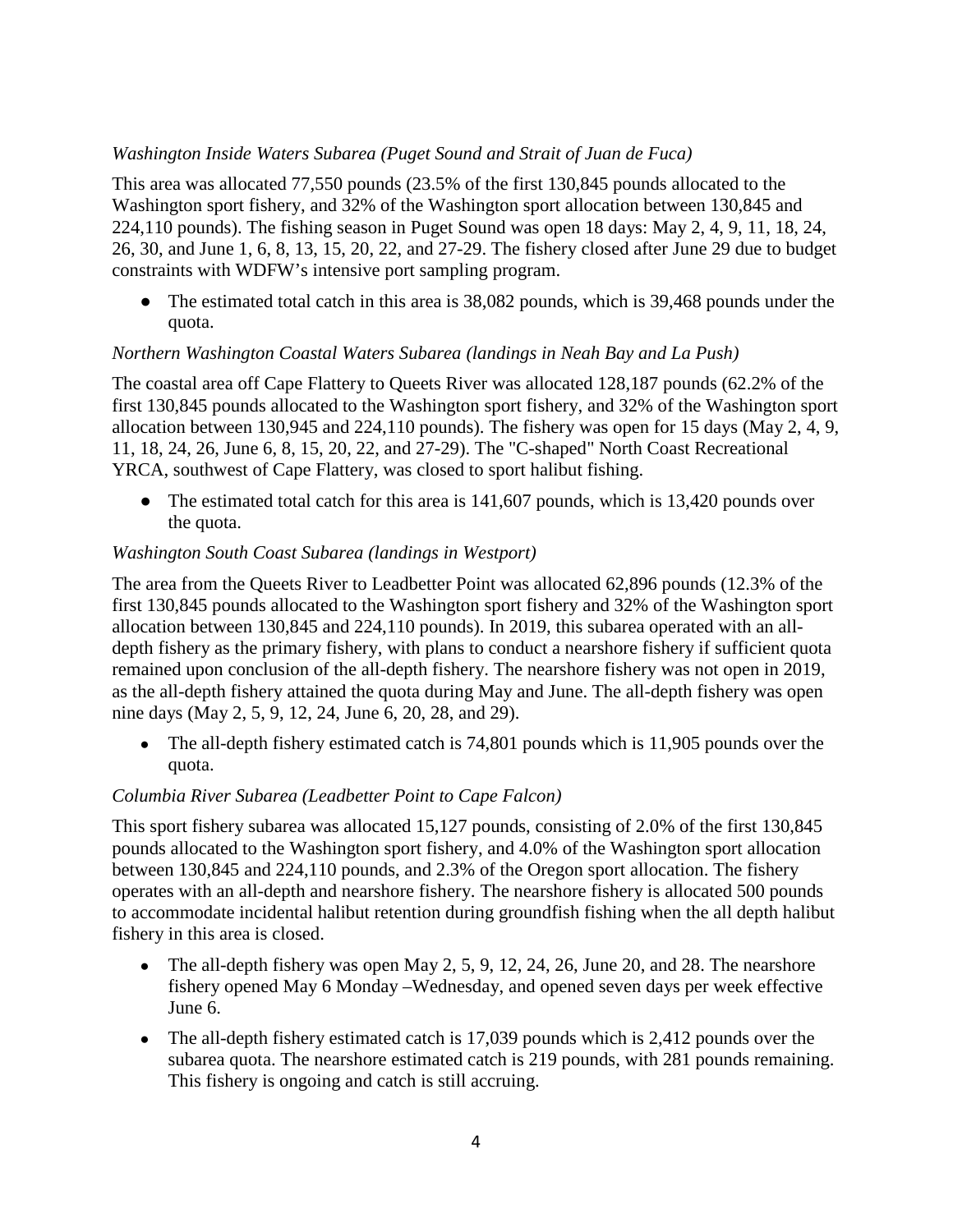## *Oregon Central Coast Subarea (Cape Falcon to Humbug Mountain)*

This sport fishery subarea was allocated 272,592 pounds (93.79% of the Oregon sport allocation).

Three seasons occurred in this subarea:

- 1. a restricted depth nearshore (inside 40-fathom) fishery, opened June 1, seven days a week;
- 2. a fixed Spring season in all depths that was open on May 9-11, 16-18, 23-25, May 30- June 1, 6-8, 20-22, and July 4-6, and 18-20;
- 3. a Summer season in all depths that was open August 2-3, 9-10, and is scheduled to be open every Friday and Saturday until October 31 or until no quota remains.

Harvest in this subarea in these seasons is summarized in the bullets below.

- The Spring all-depth fishery resulted in an estimated catch of 89,062 pounds, which is 82,041 pounds under the spring allocation.
- The Summer all-depth fishery has an estimated catch of 2,213 pounds, which is 65,685 pounds under the summer allocation. This fishery is ongoing and catch is still accruing.
- The inside 40-fathom fishery has an estimated catch of 8,675 pounds, which is 23,916 pounds under the allocation. This fishery is ongoing and catch is still accruing.

#### *Southern Oregon (Humbug Mountain to the OR/CA Border)*

This sport fishery was allocated 11,322 pounds (3.9% of the Oregon sport fishery allocation minus the Oregon contribution to the Columbia River subarea). This area has a pre-set season of 7 days per week from May 1 to October 31.

This fishery has estimated catch of 1,981 pounds, which is 9,341 pounds under the quota. This fishery is ongoing and catch is still accruing.

#### *California (Off the California Coast)*

This sport fishery was allocated 39,000 pounds (4.0% of the non-tribal share). The fishery is open May 1- October 31, or until no quota remains.

• This fishery has an estimated catch of 14,157 pounds. This fishery is ongoing and catch is still accruing.

#### TRIBAL FISHERIES

525,000 pounds (35% of the Area 2A TAC) was allocated to tribal fisheries. The tribes estimated that 28,000 pounds would be used for ceremonial and subsistence (C&S) fisheries and the remaining 497,000 pounds were allocated to the commercial fishery.

- The unrestricted fishery was open 55 hours for each tribe between March 15 and May 15. The unrestricted fishery landed 374,801 pounds.
- The first restricted fishery was open 84 hours for each tribe between March 15 and May 15. The first restricted fishery landed 49,456 pounds.